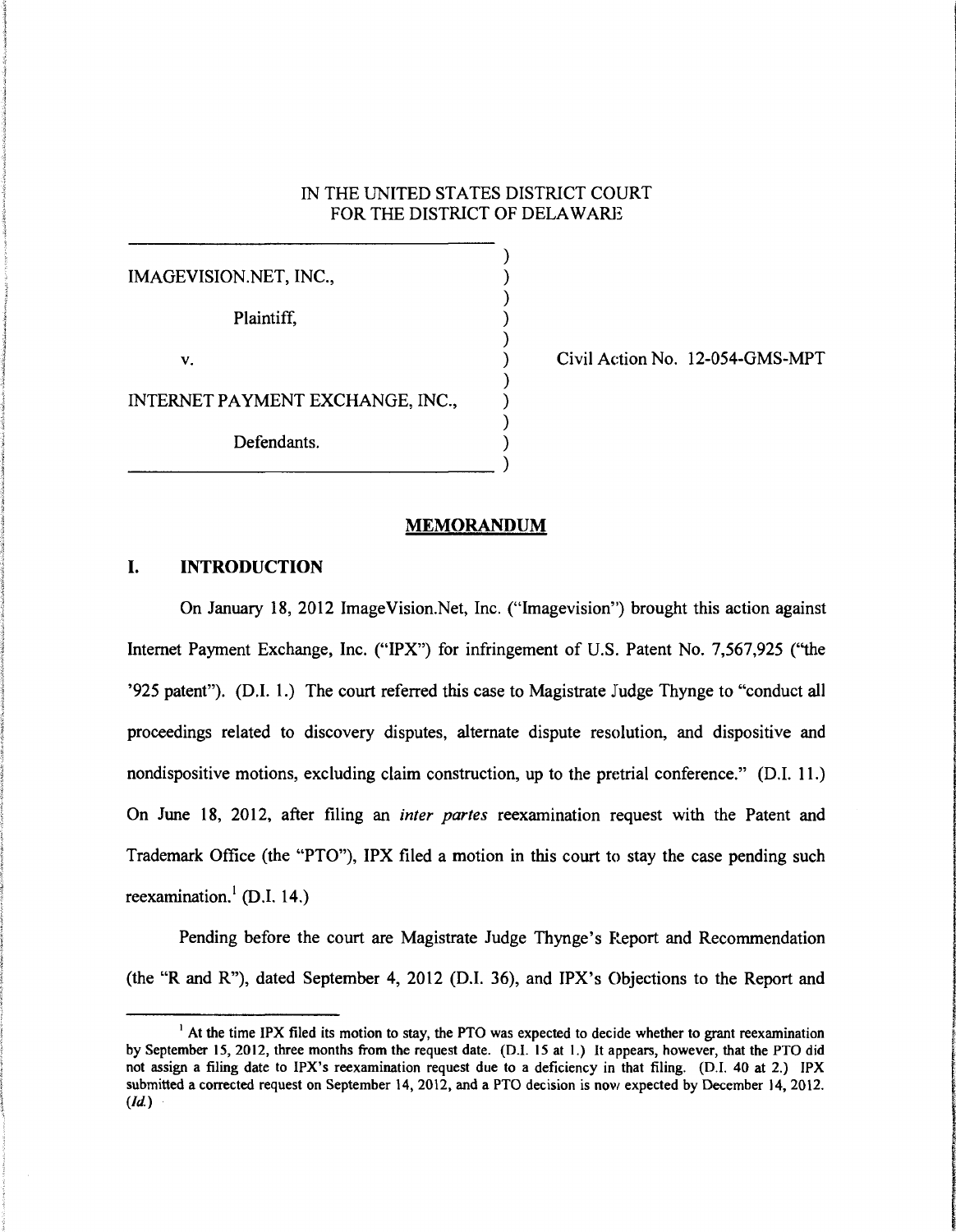Recommendation (D.I. 38). For the reasons that follow, the court will adopt in part and overrule in part the R and  $R<sup>2</sup>$ . The court will accept Magistrate Judge Thynge's ultimate recommendation that the court deny IPX's motion to stay pending the *inter partes* reexamination.

# **II. IPX'S OBJECTIONS**

IPX argues that the magistrate judge erred in recommending that the court deny its motion to stay pending the PTO's reexamination and raises objections to three distinct portions of the R and R. Specifically, IPX contends that the magistrate judge applied an incorrect overarching legal standard, that the analysis of the "issue simplification" factor constituted legal error, and that the analysis of the "prejudice" factor was similarly flawed. The court will address each objection more fully below.

### III. **STANDARD OF REVIEW**

A motion to stay is "not dispositive of a party's claim or defense," and the court's review is therefore governed by Rule 72(a) of the Federal Rules of Civil Procedure. Fed. R. Civ. **P.**  72(a). Accordingly, the court "must consider timely objections and modify or set aside any part of the order that is clearly erroneous or is contrary to law." *!d.* 

### IV. **DISCUSSION**

Having reviewed the R and R, the parties' submissions, and the applicable law, the court concludes that the magistrate judge committed no error with respect to the legal standard applied or the analysis of the "prejudice" factor. The court, however, will modify the magistrate judge's ruling on the "issue simplification" factor. The court addresses each of IPX's objections in more

 $2$  Specifically, the court will adopt the R and R with the exception of its conclusion in Section II.B that the "Simplification of Issues Before the Court" consideration disfavors granting IPX's motion to stay. As discussed below, the court finds that this factor does favor a stay, albeit very slightly.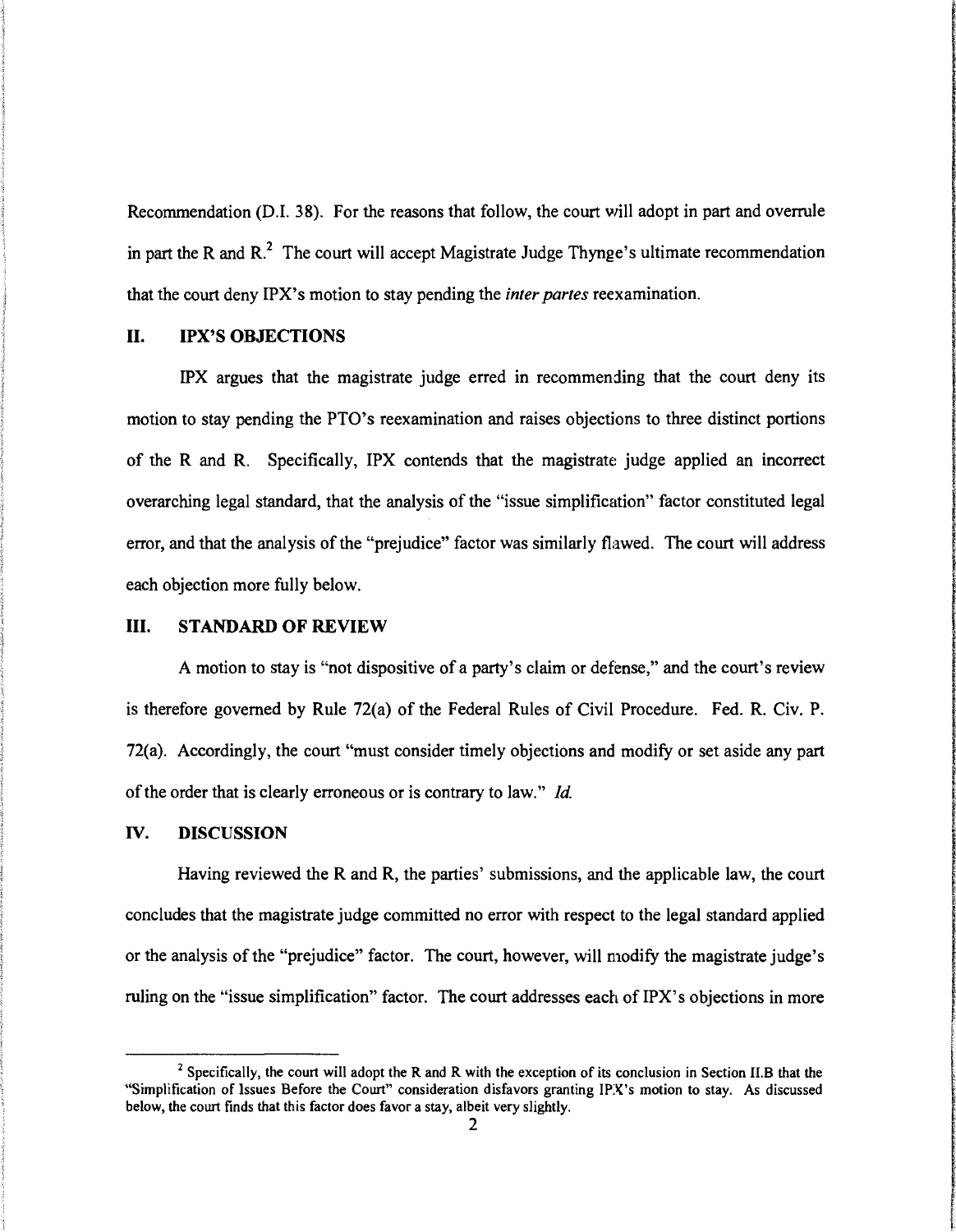detail below.

A. Legal Standard

IPX first argues that Magistrate Judge Thynge applied an incorrect legal standard in the R and R. The magistrate judge began by noting that "[t]he court's 'inherent power to conserve judicial resources by controlling its own docket' includes the discretion to a stay a litigation" and that such discretion "has been found to extend to patent cases where a reexamination by the [PTO] has been requested." (D.I. 36 at 2 (internal citation omitted).) She then described the contested standard as follows:

In determining whether a stay is appropriate, the court's discretion is guided by the following factors: "(i) whether a stay would unduly prejudice or present a clear tactical disadvantage to the non-moving party; (ii) whether a stay will simplify the issues in question and trial of the case; and (iii) whether discovery is complete and whether a trial date has been set."

*(ld* at 2-3 (internal citations omitted).) This is an accurate illustration of the three-factor test engaged in by this court when considering a motion to stay, *see, e.g., First Am. Title Ins. Co. v. MacLaren,* L.L.C., No. 10-363-GMS, 2012 WL 769601, at \*4 (D. Del. Mar. 9, 2012); *Nokia Corp. v. Apple, Inc.,* No. 09-791-GMS, 2011 WL 2160904, at \*1 (D. Del. June 1, 2011), and IPX does not challenge this particular description (D.I. 38 at 3). Rather, IPX takes issue with the R and R's additional pronouncement that,

[a] final decision is made with an eye toward maintaining an even balance between the competing interests of the parties at issue. "In maintaining that even balance, the Court must consider whether 'there is even a fair possibility that the stay would work damage on another party."'

(D.I. 36 at 3 (internal citations omitted).) IPX suggests that the magistrate judge improperly appended this additional ''test" to the court's well-established standard, and,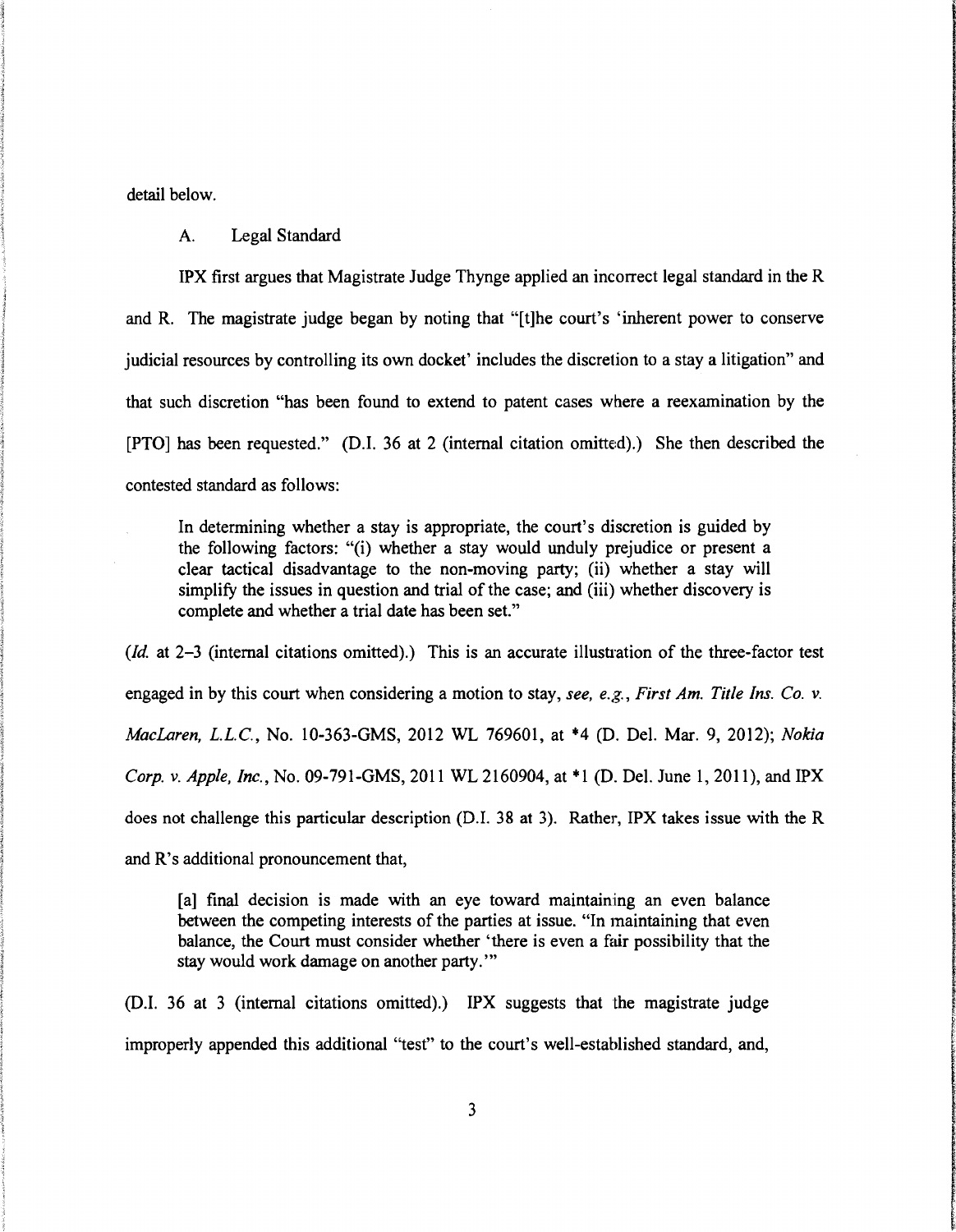by replacing the "undue prejudice" or "clear tactical disadvantage" assessment with a supposedly more sensitive "fair possibility of damage" inquiry, made it more difficult for IPX to demonstrate that a stay was appropriate. (D.I. 38 at  $3-4$ .) According to IPX, the disputed language "is not found in *any* of this Court's precedent addressing stay motions" and "[s]imply put . . . is not the law of this Court."  $(id)$ 

The court finds that the magistrate judge committed no error with respect to the legal standard applied in the R and R. First, the court is unconvinced that the disputed language rises to the level of an additional "test." For the reasons that follow, it is most naturally read as describing the lens through which the court views and measures "whether a stay would unduly prejudice or present a clear tactical disadvantage to the non-moving party."

As an initial matter, it is important to recognize that the assessment of "whether a stay would unduly prejudice or present a clear tactical disadvantage to the non-moving party" does not occur in a vacuum. Rather, in making such a determination, the court necessarily performs a balancing, comparing the burdens that a stay or the denial of a stay would impose upon the respective parties. For example, the concept of undue prejudice demands a reference point. It is not enough that a non-movant simply be harmed by a decision to stay-it must be *unduly*  prejudiced, and this requires some reference to the comparative harm that the movant would otherwise suffer. Likewise, the finding of a "clear tactical disadvantage" requires the court to determine that its stay decision would place the non-movant at a disadvantage relative to its adversary.

**ICAN AND A AGE DISTANCE** 

**Indianapolishi (Strange INTERNATIONAL** financial

**Extending Extendion of Advisors Communications** 

**ISO CONTRACTOR** 

The inconstruction of the Michelship

**International Control**ing

The balancing implicitly required by the three-factor test becomes even more apparent when one considers the alternative formulation of the stay analysis often employed in this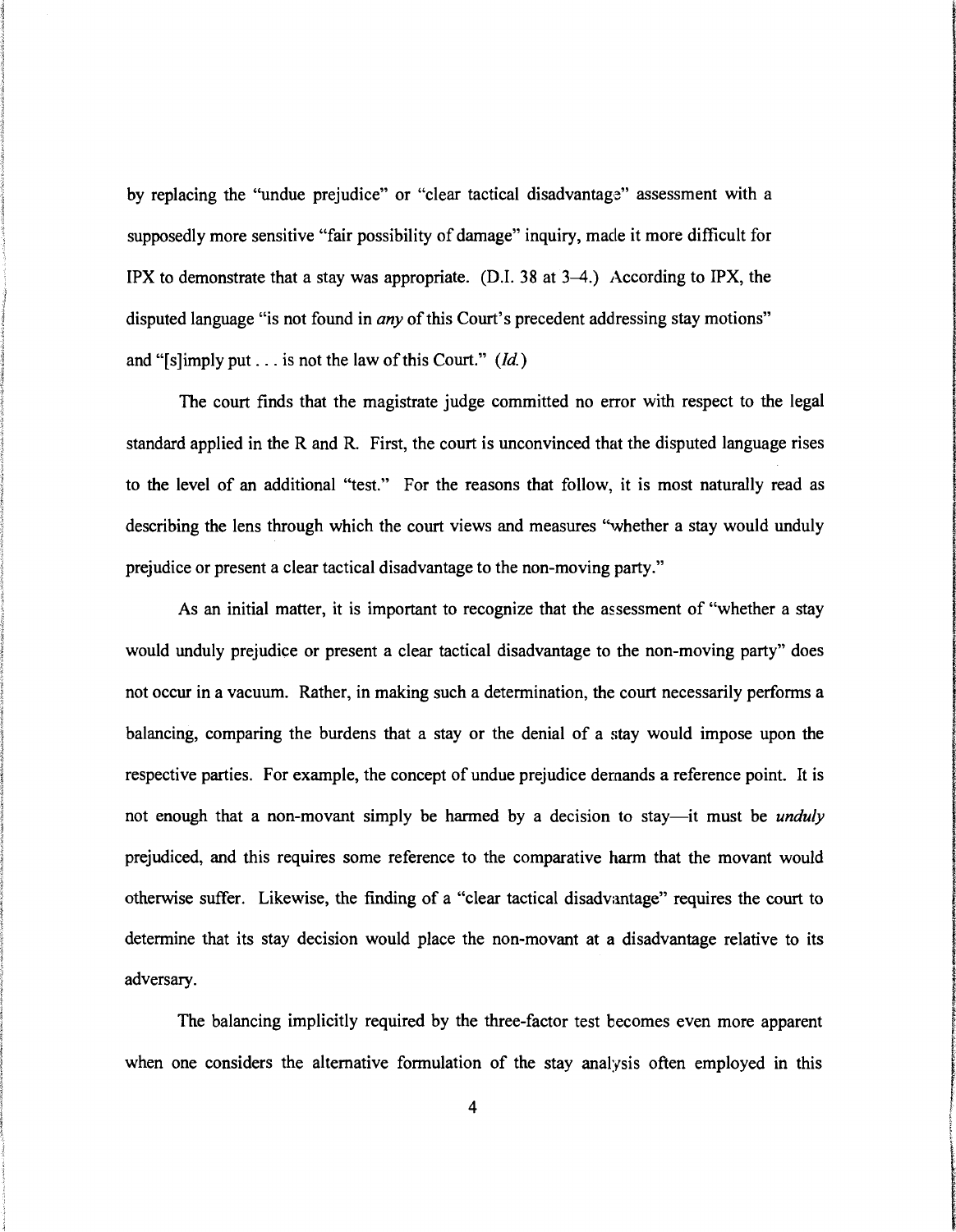district. Judges in Delaware have often articulated a version of the stay test that explicitly weighs the hardship a movant would face in proceeding with litigation against the burden that a stay would impose upon the non-movant. *See, e.g., Hartford Fire Inc. Co. v. Encore Mktg. Int'l, Inc.,* No. 10-620-SLR, 2011 WL 766587, at \*3 (D. Del. Feb. 24, 2011); *Cooper Notification, Inc. v. Twitter, Inc.,* No. 09-865-LPS, 2010 WL 5149351, at \*2 (D. Del. Dec. 13, 2010) (citing *St. Clair Intellectual Property Consultants, Inc. v. Fujifilm Holding Corp.,* No. 08-373-JJF-LPS, 2009 WL 192457, at \*2 (D Del. Jan. 27, 2009)); *Del. Dep't of Natural Res.* & *Envtl. Control v. US. Army Corps. of Eng'rs,* 751 F. Supp. 2d 715, 732 (D. Del. 2010). Far from representing an entirely different standard, Judge Thynge's three-factor test and , in particular, the question of "whether a stay would unduly prejudice or present a clear tactical disadvantage to the nonmoving party" can be viewed as simply consolidating the court's assessment of the relative burdens of the movant and non-movant within a single "factor." Undue prejudice and clear tactical disadvantage are more likely to exist where the grant of a stay imposes a greater burden on the non-movant than its denial would inflict on the movant.

With this proper understanding that the three-factor stay analysis requires the court to engage in some degree of balancing, it becomes clear that the "fair possibility" inquiry is not an additional test but simply a means of better understanding the balancing implicit in the "undue prejudice" factor. As the R and R states, the "fair possibility" test requires that a court look to the "competing interests of the parties at issue. 'In maintaining that even balance, the Court must consider whether 'there is even a fair possibility that the stay would work damage on another party."" (D.I. 36 at 3 (internal citations omitted).) Where such possibility exists, "the party requesting a stay must demonstrate that the denial of a stay would result in a 'clear case of

I

I

**International Contracts** 

l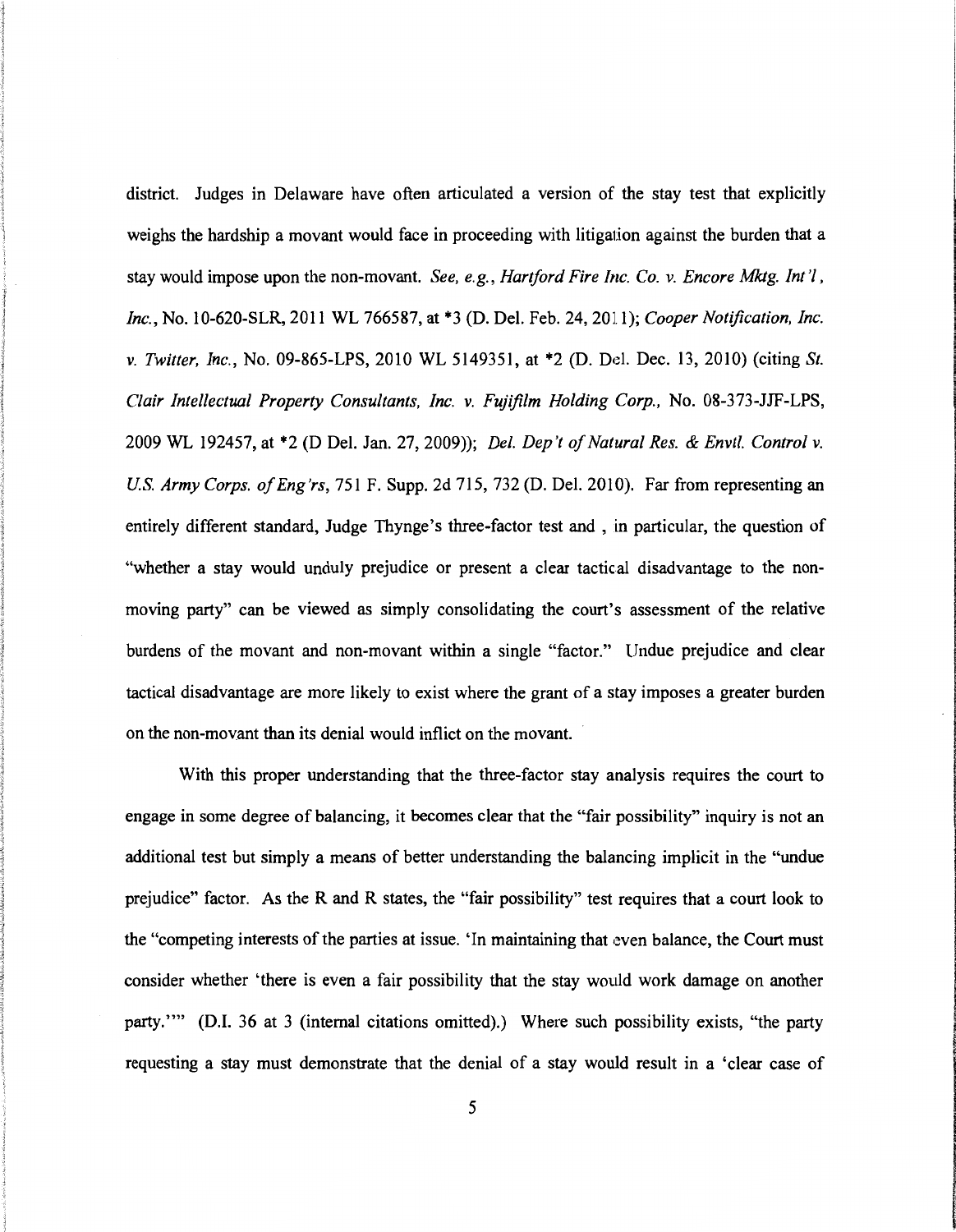hardship or inequity."' *Bagwell v. Brewington-Carr,* No. 97-321-GMS, 2000 WL 1728148, at \*20 (D. Del. April27, 2000) (quoting *Denstsply Int'l, Inc. v. Kerr Mfg. Co.,* 734 F. Supp. 656, 658-59 (D. Del. 2000)). The "fair possibility" inquiry merely frames the way in which the court undertakes its "undue prejudice" balancing —where there is a "fair possibility" that a stay would prove detrimental to the non-movant, and the movant is unable to demonstrate a clear case of hardship or inequity, granting that stay is likely to result in undue prejudice to the non-movant.<sup>3</sup>

Moreover, contrary to IPX's assertion, the court has previously employed this language and called for the movant to "demonstrate that the denial of a stay would result in a 'clear case of hardship or inequity"' where "there is even a 'fair possibility' that a stay would prove detrimental to one ofthe parties." *Bagwell,* 2000 WL 1728148, at \*20 (quoting *Denstsply Int'l, Inc.,* 734 F. Supp. at 658–59). As Imagevision points out, this requirement actually originated in Supreme Court and Third Circuit precedent. *See Landis v. N Am. Co.,* 299 U.S. 248, 255 (1936) ("[T]he suppliant for a stay must make out a clear case of hardship or inequity in being required to go forward, if there is even a fair possibility that the stay for which he prays will work damage to someone else."); *Gold v. Johns-Manville Sales Corp.,* 723 F.2d 1068, 1075-76 (3d Cir. 1983) ("It is well settled that before a stay may be issued, the petitioner must demonstrate 'a clear case of hardship or inequity,' ifthere is 'even a fair possibility' that the stay would work damage on another party."). As such, it clearly is the "law of this Court."

For the above reasons, the court finds that the R and R's statement of the applicable legal standard is correct and not contrary to law.

 $3$  The fact that Magistrate Judge Thynge did not repeat the "fair possibility" language when repeating the three-factor test at the beginning of the R and R's "Analysis" section further suggests that the disputed language was intended merely to clarify rather than to supplement the three-factor test. (D.l. 36 at 4-5.)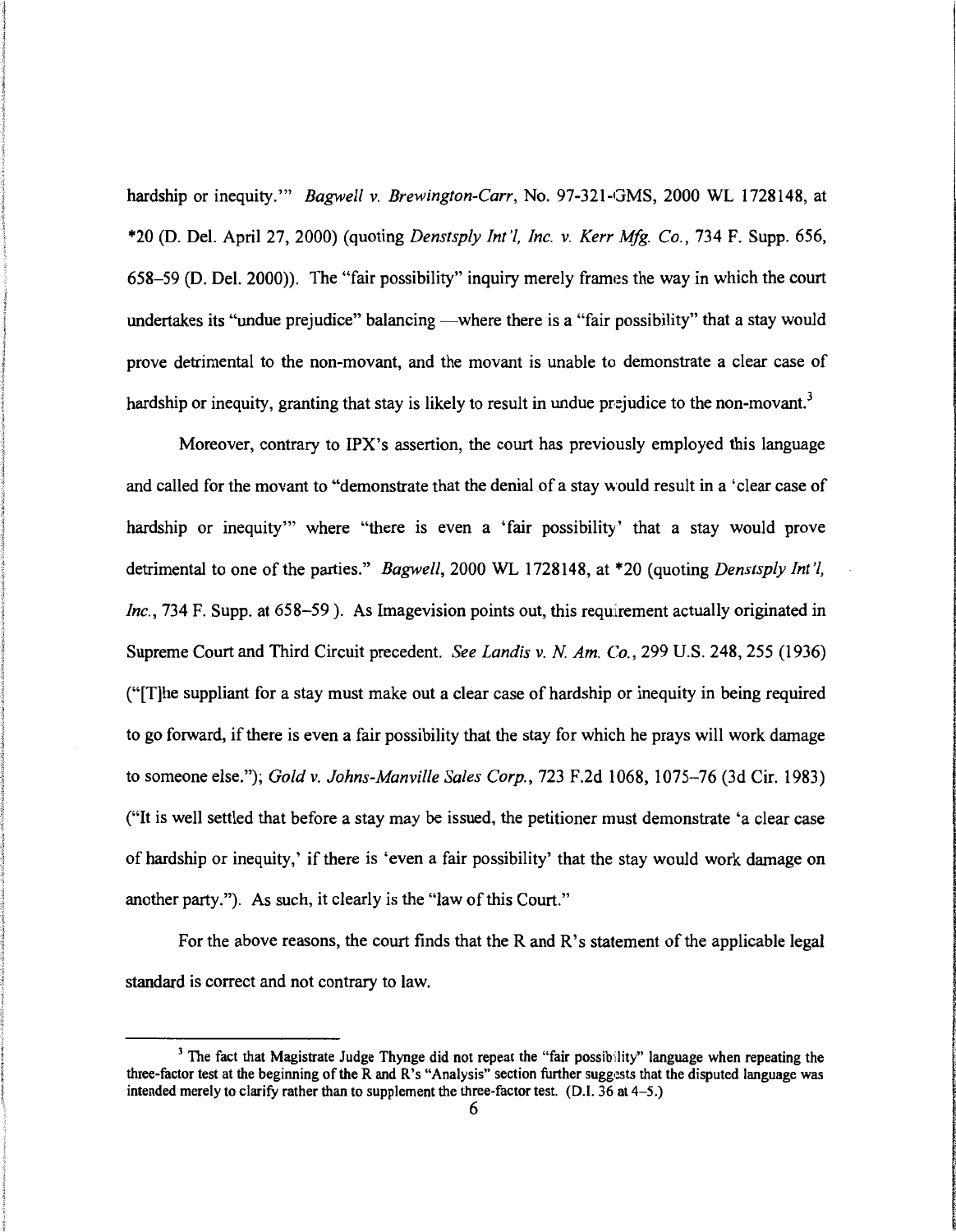### B. Issue Simplification

The R and R found that the "issue simplification" factor disfavored a stay "because the scope of the issues to be resolved during litigation substantially exceeds the scope of the issues that can be resolved during the reexamination proceedings." (D.I. 36 at 8.) The court agrees with the substance of the R and R's analysis and its core observation that, even were the PTO to grant reexamination, "there are many issues present in this case that the PTO simply cannot and will not address ... Those issues include: (1) the infringement and damages; (2) the defenses under 35 U.S.C.  $\S$  101 and 112; and (3) the equitable defenses, such as laches and estoppel."<sup>4</sup> *(ld* at 6.)

It is less clear, however, that the R and R's recognition of the many unresolvable issues actually supports its conclusion that the "issue simplification" factor *disfavors* a stay. While the issues that would remain for litigation do exceed those that might be resolved through the reexamination process, it is still the case that a stay could yield some measure of issue simplification. This is undeniably a benefit of the requested stay and should be recognized as such. The court views this factor as weighing in favor of a stay, albeit very slightly.<sup>5</sup>

<sup>4</sup> The court approves of the R and R's consideration of those issues that are unresolvable in the PTO proceedings despite IPX's objections that the court "has repeatedly recognized the benefits of reexamination in terms of simplifYing issues in patent litigation." (D.l. 38 at 5.) As Imagevision points out, "Judge Thynge's decision in no way contradicts such 'recogniftion]." (D.I. 40 at 7.) The R and R merely concludes that, while a stay may simplify some of the issues before the court, many issues will remain even after reexamination.

*s* While the "issue simplification" factor is sometimes found to be neutral, the court is aware of no decision from Delaware concluding that this factor weighed *against* a proposed stay. Even the decision cited by Imagevision, *Belden Techs. Inc. v. Superior Essex Commc'ns LP,* No. 08-63-SLR, 2012 WL 3522327 (D. Del. Sept. 2, 2010), does not state that the "issue simplification" factor itself recommended against a stay. Rather, that opinion merely observes that a stay is less likely wherever there is little opportunity for simplification. */d.* at \*2 ("(A] stay is more appropriate when the only issues left for trial completely overlap with those typic:ally resolved upon reexamination. Conversely, a stay is not favored when infringement, validity under 35 U.S.C. § 112, or other issues outside the purview of reexamination remain to be tried.") This is a hardly a remarkable proposition—when one of the three principal factors is found to be neutral rather than weighing in favor of a stay, the movant's task necessarily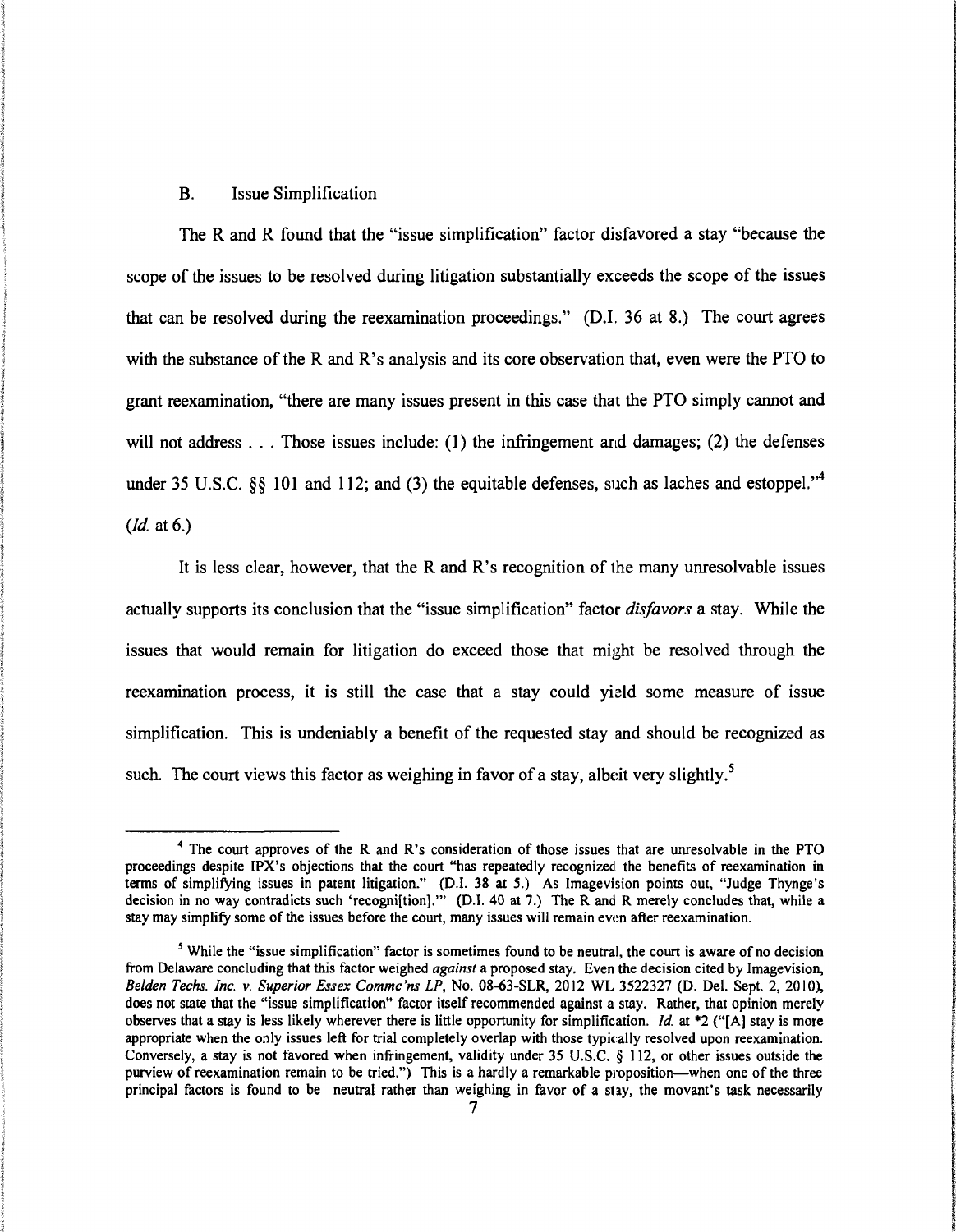### C. Prejudice Analysis

The R and R concluded that the "prejudice" factor disfavored granting a stay in this case, relying substantially on the parties' status as direct competitors as well as the fact that, at the time IPX filed its motion to stay, the reexamination process was only in its early stages while this case was on the eve of discovery. (D.I. 36 at 8-12.) IPX contends that it was error for the magistrate judge to accord significant weight to the parties' status as competitors and that the judge improperly focused on the relative statuses of the PTO process and this litigation.<sup>6</sup> (D.I. 38 at 6.)

The court first rejects IPX's claim that the R and R improperly considered the competitive relationship between the parties. IPX flatly states that "[t]his Court has never recognized the parties' status as competitors in the stay analysis." *{ld.)* The court, however, considered precisely that in *Textron Innovations, Inc. v. Toro Co.,* No. 05-486-GMS, 2007 U.S. Dist. LEXIS 100102 (D. Del. Apr. 25, 2007), noting that "because this is a suit for money damages, a stay does not *unduly* prejudice [the plaintiff] in that it does not compete with [the defendant] for sales." *Textron Innovations,* 2007 U.S. Dist. LEXIS 100102, at \*9; *see also Gioello Enters. Ltd. v. Matte/, Inc.,* No. 99-375-GMS, 2001 WL 125340, at \*2 (D. Del. Jan. 29, 2001) ("The court finds the prejudice to [the plaintiff] is slight, if any  $\ldots$  [The plaintiff] is not selling or actively licensing goods or services related to the '434 patent; money damages is an adequate remedy for any delay in redress."). The R and R's consideration of the parties'

becomes more difficult. The only conceivable scenario in which the "issue simplification" factor might weigh against a stay would arise where the reexamination process somehow was likely to *complicate* the litigation, and that is certainly not the case here.

<sup>&</sup>lt;sup>6</sup> IPX also takes issue with the R and R's consideration of its delay in requesting the reexamination proceedings. (D.I. 38 at 6.)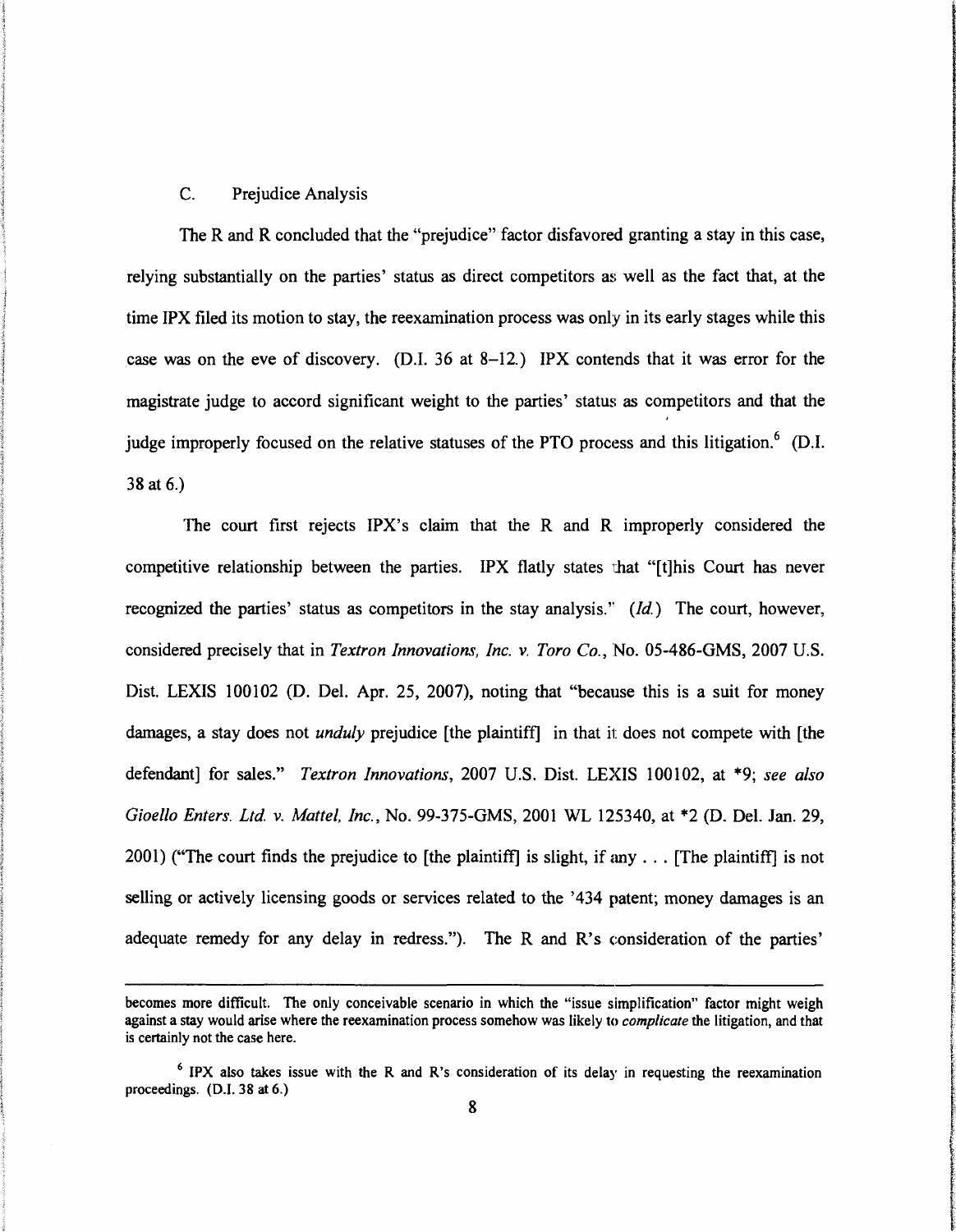competitive relationship is not contrary to law.

IPX also complains that the R and R improperly focused on the status of the reexamination proceedings as well as IPX's delay in requesting the PTO reexamination. (D.I. 38 at 6.) According to IPX, "[t]his Court has specifically held that any alleged delay in the reexamination process cannot form the basis for a prejudice claim.'' *(!d.* at 7.) More accurately, this court has previously found that "delay does not, *by itself,* amount to undue prejudice." *Wall Corp. v. Bonddesk Grp.,* No. 07-844-GMS, 2009 U.S. Dist. LEXIS 20619, at \*4 (D. Del. Feb. 24, 2009) (emphasis added). Here, the magistrate judge did not rely solely on the delay in the reexamination proceedings. As noted above, the R and R also determined that the parties' status as direct competitors indicated that Imagevision would be highly prejudiced by a stay. (D.I. 36 at 9.) The court cannot find that the R and R's treatment of this issue was clearly erroneous or contrary to law.

#### V. CONCLUSION

For the foregoing reasons, the court will adopt in part and overrule in part the R and R. As discussed, the court overrules the conclusion in Section II.B of the R and R that the "issue simplification" factor disfavors granting a stay; in fact, the potential for a stay to simplify the issues before the court does pull gently in IPX's favor. This factor, however, weighs lightly in this case and is insufficient to overcome the prejudice consideration. The decision of whether to grant a stay is ultimately left to the court's discretion, and there is no reason to believe that the magistrate judge overstepped that authority here. Therefore, the court will accept the R and R's ultimate recommendation and deny IPX's motion to stay pending the *inter partes* reexamination.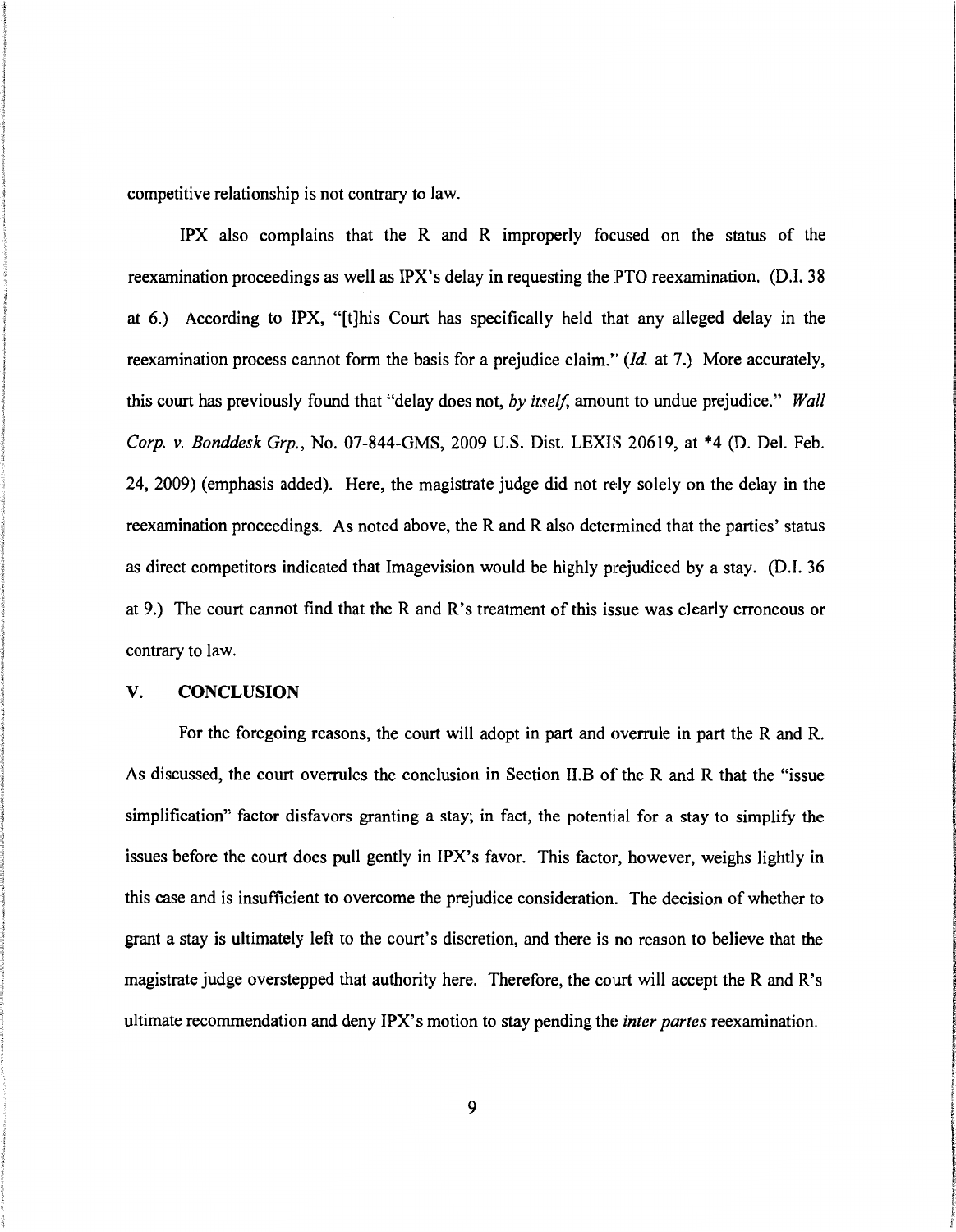Dated: November  $15$ , 2012

 $\varphi$  $\ell\ell$ CHIEF, UNITED STATES DISTRICT WOGE

 $\sim$